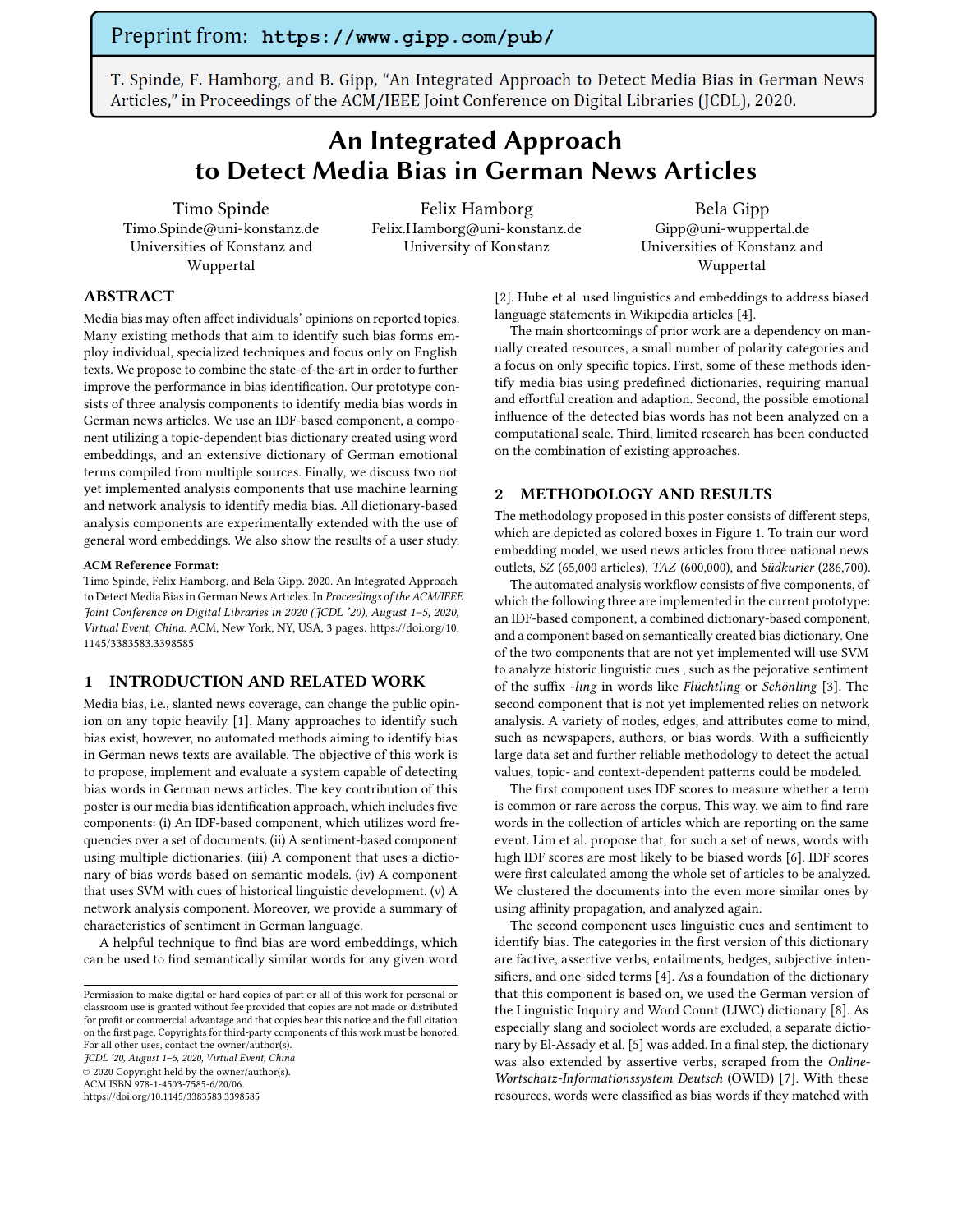JCDL '20, August 1–5, 2020, Virtual Event, China Spinde, Hamborg & Gipp Spinde, Hamborg & Gipp Spinde, Hamborg & Gipp

<span id="page-1-3"></span>

Figure 1: System architecture

any dictionary entry. To improve performance, words were also seen as biased if one of their two most similar terms, as modeled by the word embeddings described before, matched.

The third component uses a topic-specific bias dictionary, based on a separate data set and word embeddings trained on a potentially strongly biased data set. In this case, we used a manually selected set of articles from the newspaper Bild. To create a dictionary, seed bias words are manually chose and used to retrieve other bias words. The idea is, as shown in [\[4\]](#page-1-2), to use word vectors from documents which "are expected to have a high density of bias words." For each 10-word batch in an initial manually selected list, the 20 most similar words were retrieved and again merged into one list, which hence contains 200 higher potential bias words. This process is then iterated a second time: the 200 words are used as new seed words to extract another 20 most similar words among batches of 10, which leads to an overall of 400 bias words. The full bias dictionary was then added to the dictionary described in the previous section. The overlap was 42%, so most bias terms were not previously included.

To evaluate the approach, we conducted a test, in which we asked 48 participants (mostly students aged between 15-30 years, of balanced gender, from various study programs but without linguistic background, and consuming news daily while not intentionally comparing different media sources) to read three news articles. The same group of articles was shown to 4 persons. For each text, we asked them to highlight bias words, i.e., words they "felt were inducing an assessment." Only words that were at least mentioned by 2 of the 4 persons in each group were kept. We find that the dictionary component, combined with the topic-dependent bias word dictionary, performed best (F<sub>1</sub>=0.31, P=0.43, R=0.26). When considering only adjectives,  $F_1$  was 0.41. Integration of word embeddings did surprisingly not lead to higher accuracy, i.e.,  $F_1$  = 0.30. So far, word embeddings added noise, suggesting that our detection might not perform well with synonyms of bias words. This will be one focus of future research. We also aim to improve the overall performance and to create a more reliable evaluation data set, incorporating more participant variables, such as, e.g., political ideology and attitude towards news. Currently, study participants and their results were not sufficiently evaluated.

## 3 CONCLUSION AND OUTLOOK

This poster proposes a work-in-progress approach to identify bias words in German news texts. So far, we implemented three components and tested them in different combinations: an IDF-based component, selecting terms based on their frequency; a dictionary-based component, merging multiple sources of emotional and linguistic terms; and lastly a bias word dictionary that we created using word embeddings. The second and third component combined return the best results with an  $F_1$  score of 0.31 and 0.41 when only considering adjectives. The IDF component and word embeddings (to also identify words similar to our dictionary) do not improve the performance. Using the LIWC in the dicitionary-based component, the approach capably identifies emotion markers. Current models and code can be found at [https://zenodo.org/record/3846685#](https://zenodo.org/record/3846685#.Xs0fNsDgqUk) [.Xs0fNsDgqUk.](https://zenodo.org/record/3846685#.Xs0fNsDgqUk) Even though partial results were promising, the method needs improvement and a more reliable evaluation.

Our approach is a first step towards automatically analyzing bias in German media. Upcoming research will focus on improving the underlying model by enlarging the dictionary, adding more bias dictionaries for individual newspapers, training more reliable word embedding models, gathering a larger amount of data, integrating context and creating a reliable evaluation dataset.

## 4 ACKNOWLEDGMENTS

This work was supported by the Hanns-Seidel-Foundation and the Federal Ministry of Education and Research of Germany.

### REFERENCES

- <span id="page-1-0"></span>[1] F. Hamborg, K. Donnay, and B. Gipp. "Automated identification of media bias in news articles: an interdisciplinary literature review". In: *International Journal*<br>*on Digital Libraries* (2018), pp. 1–25. doi: [10.1007/s00799-018-0261-y.](https://doi.org/10.1007/s00799-018-0261-y)
- <span id="page-1-1"></span>[2] F. Hamborg, A. Zhukova, and B. Gipp. "Automated Identification of Media Bias by Word Choice and Labeling in News Articles". In: Proceedings of the ACM/IEEE Joint Conference on Digital Libraries (JCDL). event-place: Urbana-Champaign, IL, USA. June 2019. doi: [10.1109/JCDL.2019.00036.](https://doi.org/10.1109/JCDL.2019.00036)
- <span id="page-1-4"></span>[3] R. Harnisch. "Das generische Maskulinum schleicht zurück. Zur pragmatischen Remotivierung eines grammatischen Markers". In: Formen und Funktionen. Morphosemantik und grammatische Konstruktion (2016), pp. 159–174.
- <span id="page-1-2"></span>[4] C. Hube and B. Fetahu. "Detecting Biased Statements in Wikipedia". In: Companion of the The Web Conference 2018 on The Web Conference 2018. International<br>World Wide Web Conferences Steering Committee, 2018, pp. 1779–1786, po1: [10.1145/3184558.3191640.](https://doi.org/10.1145/3184558.3191640)
- <span id="page-1-7"></span>[5] M. Jawale et al. "Interactive visual analysis of transcribed multi-party discourse". In: ACL 2017: the 55th Annual Meeting of the Association for Computational Linguistics. 2017, pp. 49-54. DOI: [10.18653/v1/P17-4009.](https://doi.org/10.18653/v1/P17-4009)
- <span id="page-1-5"></span>[6] S. Lim, A. Jatowt, and M. Yoshikawa. "Towards Bias Inducing Word Detection by Linguistic Cue Analysis in News". In: DEIM Forum 2018 C1-3 (2018).
- <span id="page-1-8"></span>[7] C. Müller-Spitzer. "OWID-A dictionary net for corpus-based lexicography of contemporary German". In: (2010).
- <span id="page-1-6"></span>[8] M. Wolf et al. "Computergestützte quantitative Textanalyse: Äquivalenz und Robustheit der deutschen Version des Linguistic Inquiry and Word Count". In: Diagnostica 54.2 (2008), pp. 85-98. DOI: [10.1026/0012-1924.54.2.85.](https://doi.org/10.1026/0012-1924.54.2.85)